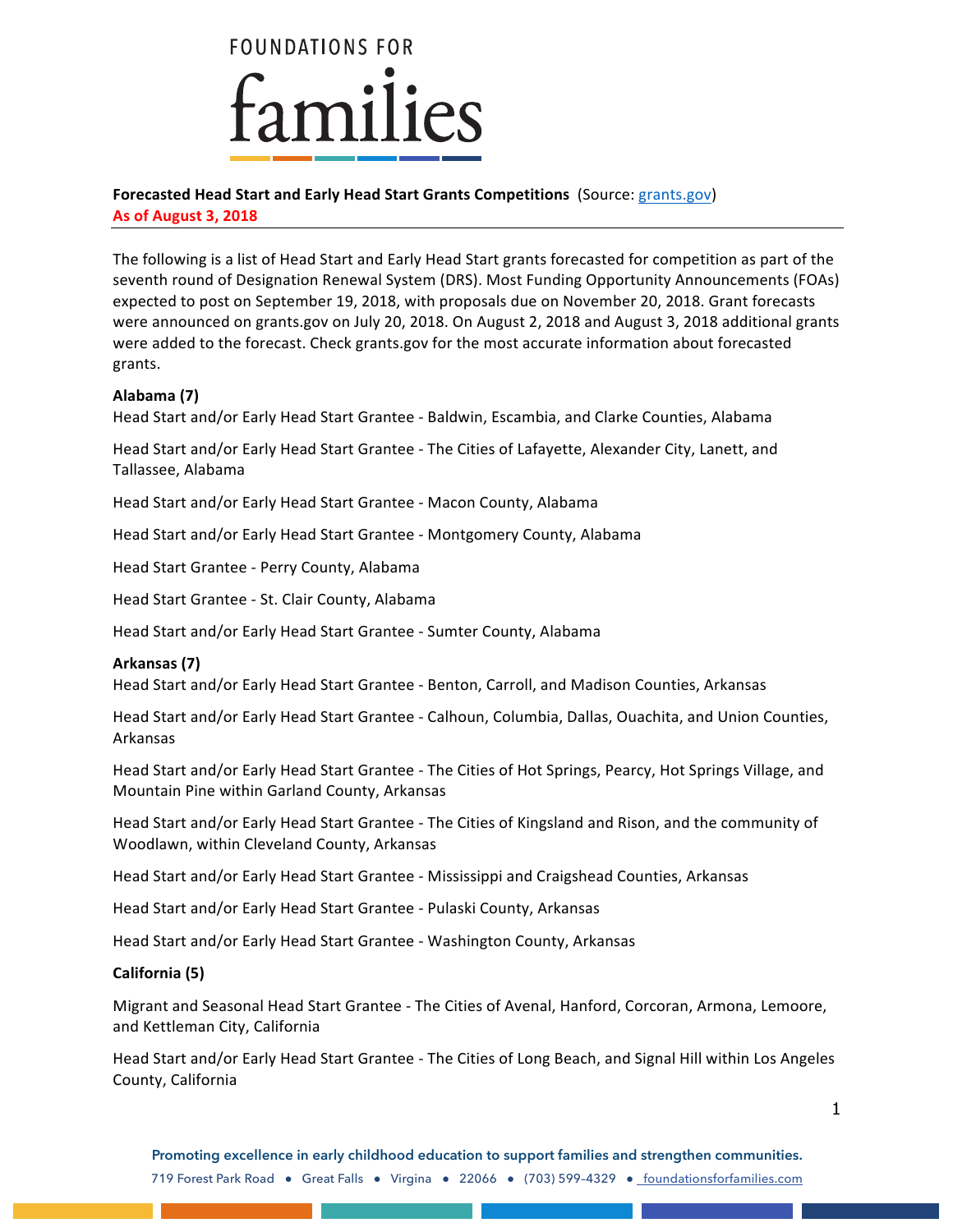Head Start and/or Early Head Start Grantee - The Communities of Holly Glen Park, Hyde Park, Inglewood, Leimert Park, Lennox, View Park-Windsor Hills, West Adams, West Los Angeles, and Hawthorne within Los Angeles County, California

Head Start and/or Early Head Start Grantee - Kern County, California

Head Start and/or Early Head Start Grantee - Monterey County, California

#### **Colorado (2)**

Head Start Grantee - The City of Fort Morgan, and the Town of Log Lane Village, Colorado

Head Start Grantee - Montrose County, Colorado

#### **Connecticut (1)**

Head Start and/or Early Head Start Grantee - The City of Bridgeport, and the towns of Stratford, Fairfield, Easton, Trumbull, and Monroe within Fairfield County, Connecticut

#### **Florida (6)**

Head Start and/or Early Head Start Grantee - Broward County, Florida

Head Start Grantee - Collier County, Florida

Head Start and/or Early Head Start Grantee - Collier, Desoto, Glades, Hardee, Hendry, Highlands, Flagler, Indian River, Palm Beach, and Putman Counties, Florida

Head Start and/or Early Head Start Grantee - Duval County, Florida

Head Start Grantee - Gadsden County, Florida

Head Start Grantee - Palm Beach County, Florida

#### **Georgia (3)**

Head Start and/or Early Head Start Grantee - Ben Hill, Berrien, Brooks, Cook, Irwin, Lanier, Lowndes, Tift, and Turner Counties, Georgia

Head Start and/or Early Head Start Grantee - Chatham and Effingham Counties, Georgia

Early Head Start Grantee - Johnson, Washington, Wilkes, and Glascock Counties, Georgia

#### **Illinois (6)**

Head Start and/or Early Head Start Grantee - Christian, Clay, Effingham, Fayette, Montgomery, Moultrie, and Shelby Counties, Illinois

Head Start and/or Early Head Start Grantee - Henderson, Knox, and Warren Counties, Illinois

Head Start and/or Early Head Start Grantee - Macon County, Illinois

Head Start and/or Early Head Start Grantee - Monroe, Perry and Randolph Counties, Illinois

Head Start and/or Early Head Start Grantee - Morgan and Sangamon Counties, Illinois

Head Start and/or Early Head Start Grantee - Tazewell and Woodford Counties, Illinois

#### **Indiana (4)**

Head Start and/or Early Head Start Grantee - Clay, Hendricks, Morgan, Owen, and Putnam Counties, Indiana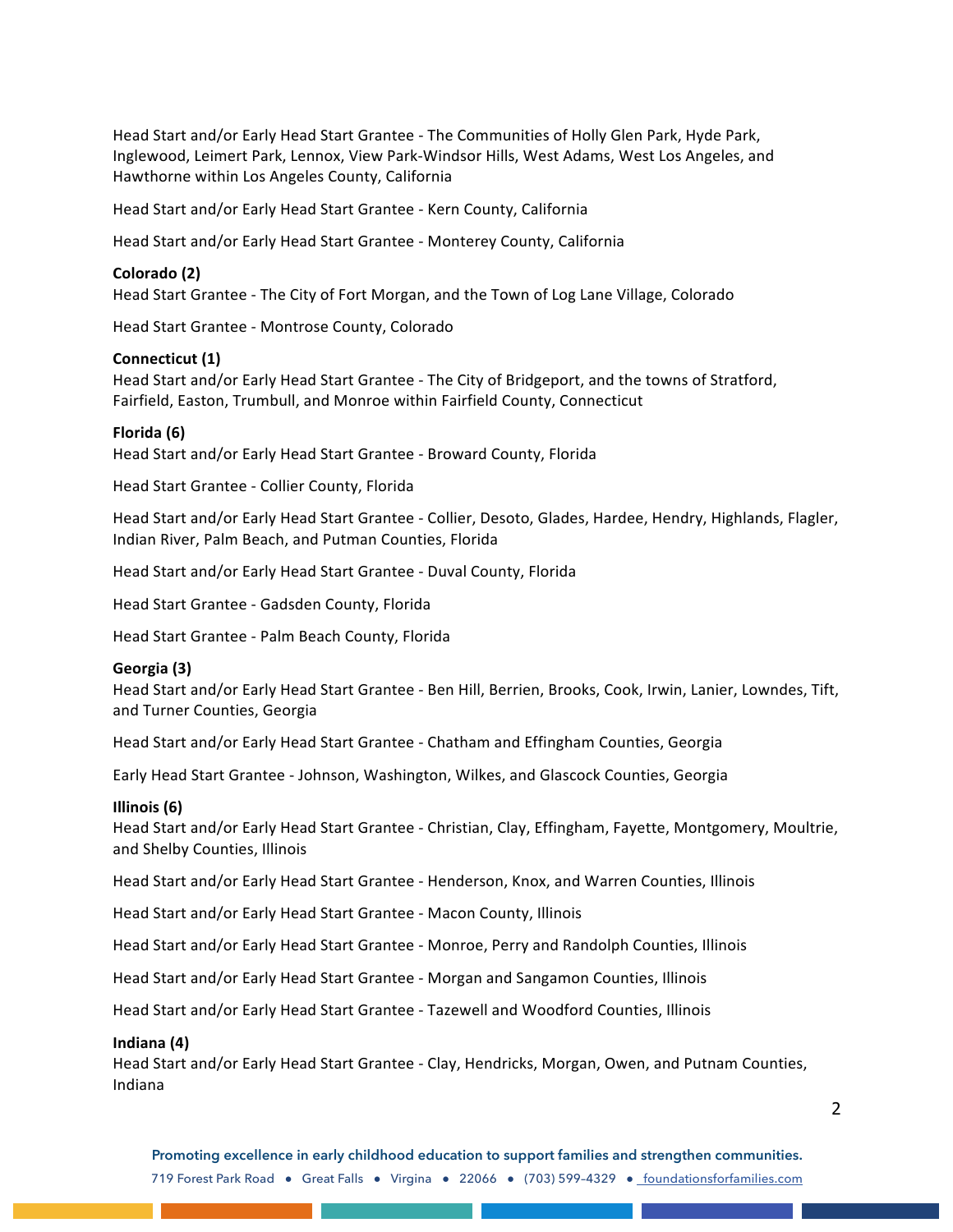Head Start and/or Early Head Start Grantee - Elkhart and St. Joseph Counties, Indiana

Head Start and/or Early Head Start Grantee - Lake and Porter Counties, Indiana

Head Start and/or Early Head Start Grantee - Monroe County, Indiana

#### **Iowa (1)**

Head Start and/or Early Head Start Grantee - Cass, Crawford, Fremont, Harrison, Mills, Monona, Montgomery, Page, Pottawattamie, and Shelby Counties, Iowa

#### **Kansas (3)**

Head Start and/or Early Head Start Grantee - Atchison, Brown, Doniphan, Jackson, Jefferson, Leavenworth, Marshall, Nemaha, and Pottawatomie Counties, Kansas

Head Start and/or Early Head Start Grantee - Riley County, Kansas

Head Start and/or Early Head Start Grantee - Wyandotte County, Kansas

#### **Kentucky (1)**

Head Start and/or Early Head Start Grantee - Bracken, Fleming, Lewis, Mason, and Robertson Counties, Kentuck $v^1$ 

#### **Louisiana (8)**

Head Start and/or Early Head Start Grantee - Avoyelles Parish, Louisiana

Head Start and/or Early Head Start Grantee - Bienville, Jackson, Red River and Winn Parishes, Louisiana

Head Start and/or Early Head Start Grantee - Catahoula, Concordia, Grant, LaSalle and Tensas Parishes, Louisiana

Head Start and/or Early Head Start Grantee - Iberville Parish, Louisiana

Head Start and/or Early Head Start Grantee - Lincoln and Union Parishes, Louisiana

Head Start and/or Early Head Start Grantee - Livingston, St. Helena, St. Tammany, Tangipahoa and Washington Parishes, Louisiana

Head Start and/or Early Head Start Grantee - Natchitoches and De Soto Parishes, Louisiana

Head Start and/or Early Head Start Grantee - St. Charles Parish, Louisiana

## **Massachusetts (1)**

Head Start and/or Early Head Start Grantee - The Cities of Cambridge, and Somerville, Massachusetts

#### **Minnesota (3)**

Head Start and/or Early Head Start Grantee - Freeborn and Olmsted Counties, Minnesota

Head Start and/or Early Head Start Grantee - Murray, Nobles, Pipestone, and Rock Counties, Minnesota

Migrant and Seasonal Head Start Grantee - Counties within the states of Minnesota and North Dakota *(also listed under North Dakota)*

 $1$  There are two forecasts listed for Bracken, Fleming, Lewis, Mason, and Robertson Counties, Kentucky, one for Head Start and one for Head Start and/or Early Head Start. However, the forecast for Head Start and/or Early Head Start specifies Breckinridge and Grayson Counties, Kentucky in the description. It is possible that it is an error that there are two forecasts listed for this service area.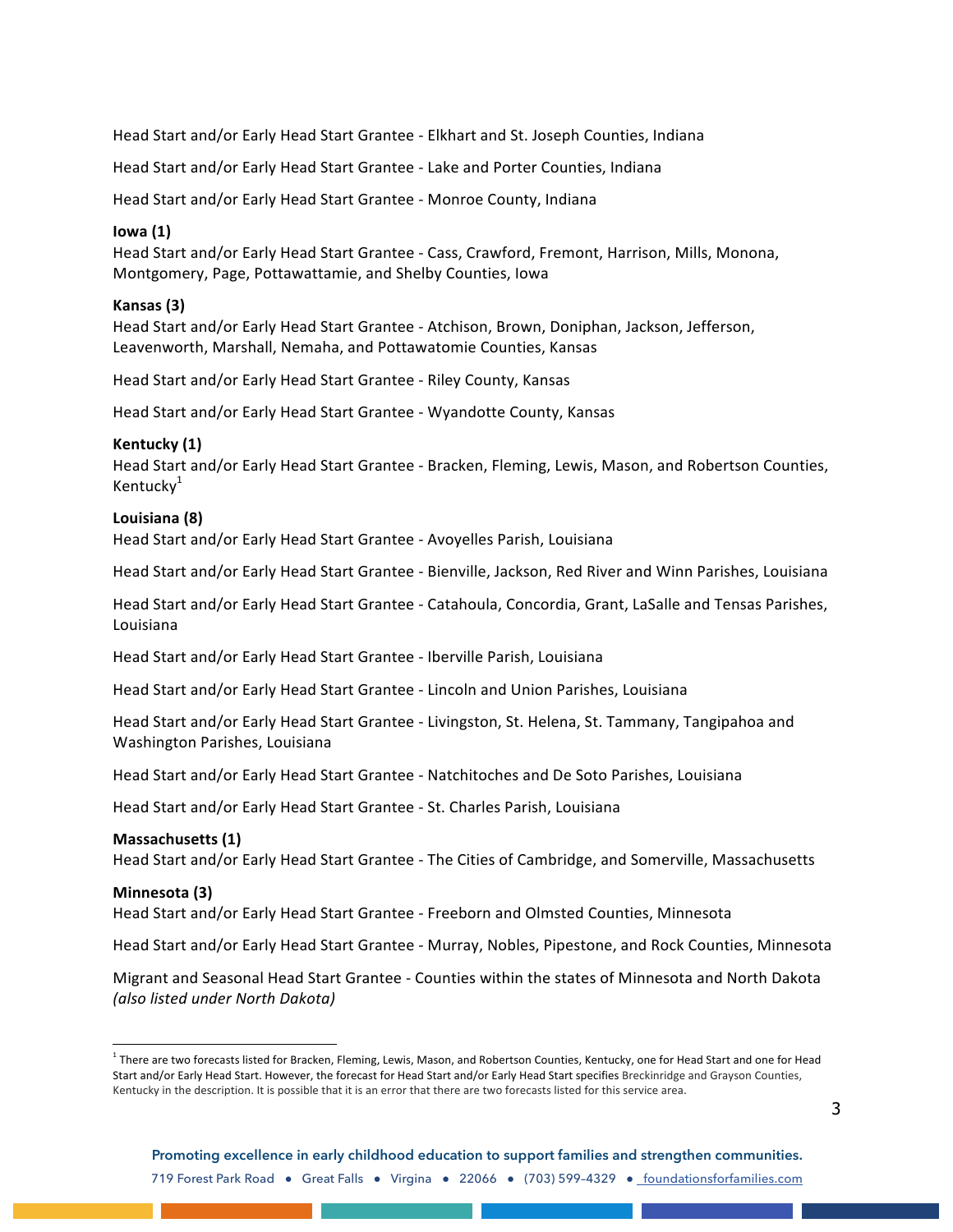## **Mississippi (2)**

Head Start and/or Early Head Start Grantee - The City of Clarksdale in Coahoma County, Mississippi

Head Start and/or Early Head Start Grantee - The Cities of Indianola, Moorhead, Drew, and Ruleville, Mississippi

## **Missouri (6)**

Head Start Grantee - Atchison, Gentry, Holt, Nodaway, and Worth Counties, Missouri

Head Start and/or Early Head Start Grantee - Bates, Benton, Cass, Cedar, Henry, Hickory, Morgan, St. Clair, and Vernon Counties, Missouri

Head Start and/or Early Head Start Grantee - Carter, Butler, Dent, Reynolds, Ripley, Shannon, and Wayne Counties, Missouri

Migrant and Seasonal Head Start Grantee - Craighead, Greene, Mississippi and Poinsett Counties, Arkansas; Dunklin and Pemiscot Counties, Missouri

Head Start and/or Early Head Start Grantee - Douglas, Howell, Oregon, Ozark, Texas, and Wright Counties, Missouri

Head Start and/or Early Head Start Grantee - Lewis, Macon, Marion, Pike, Ralls, Randolph, and Shelby Counties, Missouri

## **Montana (2)**

Head Start Grantee - Broadwater, Jefferson, and Lewis and Clark Counties, Montana

Head Start Grantee - The Cities of Kalispell, Columbia Falls, and Eureka, Montana

## **Nebraska (1)**

Head Start and/or Early Head Start Grantee - Antelope, Burt, Cedar, Cuming, Dakota, Dixon, Knox, Madison, Pierce, Stanton, Thursday, Washington, and Wayne Counties, Nebraska

## **New Jersey (4)**

Head Start and/or Early Head Start Grantee - The City of East Orange, New Jersey

Head Start and/or Early Head Start Grantee - The City of Trenton, New Jersey

Head Start and/or Early Head Start Grantee - Hunterdon, Morris, Sussex, and Warren Counties, New Jersey

Head Start and/or Early Head Start Grantee - The Municipalities of West Milford, Ringwood, Wanaque, Pompton Lakes, Wayne, Prospect Park, Hawthorne, Haledon, North Haledon, Little Falls, Woodland Park, Clifton, Bloomingdale, and Totowa, New Jersey

## **New Mexico (2)**

Head Start Grantee - The City of Las Cruces within Dona Ana County, New Mexico

Head Start and/or Early Head Start Grantee - San Juan, Santa Fe, Sandoval, and Torrance Counties, New Mexico

## **New York (5)**

Head Start Grantee - Columbia County, New York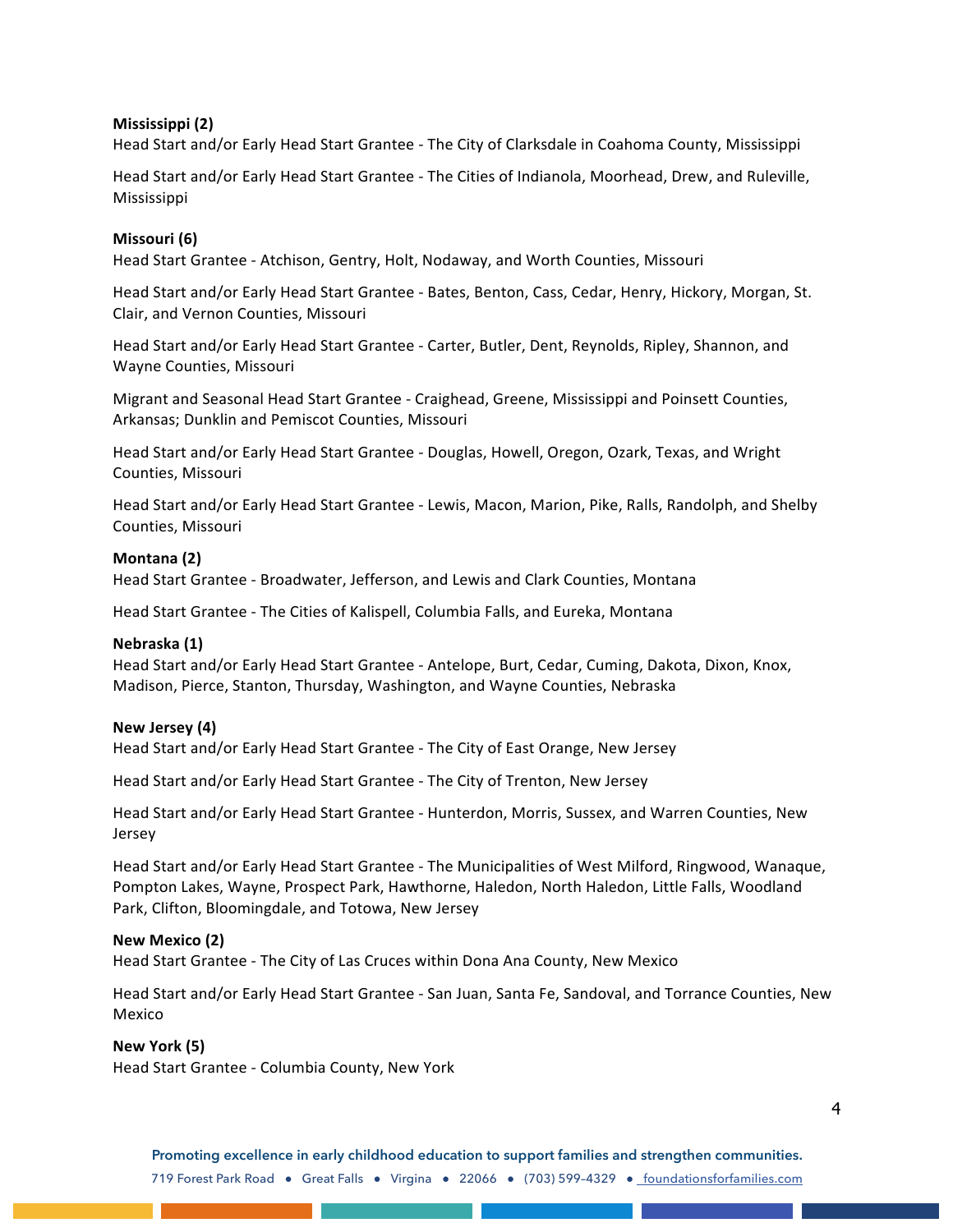Head Start and/or Early Head Start Grantee - The Cities of Owego, Newark Valley, and Waverly, New York

Head Start and/or Early Head Start Grantee - Greene County, New York

Head Start and/or Early Head Start Grantee - Rensselaer County, New York

Head Start and/or Early Head Start Grantee - Tompkins County, New York

#### **North Dakota (1)**

Migrant and Seasonal Head Start Grantee - Counties within the states of Minnesota and North Dakota *(also listed under Minnesota)*

#### **Ohio (8)**

Head Start and/or Early Head Start Grantee - Belmont County, Ohio

Head Start and/or Early Head Start Grantee - Butler County, Ohio

Head Start and/or Early Head Start Grantee - Columbiana and Jefferson Counties, Ohio

Head Start and/or Early Head Start Grantee - Guernsey, Monroe, and Noble Counties, Ohio

Head Start and/or Early Head Start Grantee - Hamilton County, Ohio

Head Start and/or Early Head Start Grantee - Jackson and Vinton Counties, Ohio

Head Start and/or Early Head Start Grantee - Lucas County, Ohio

Head Start and/or Early Head Start Grantee - Ottawa, Sandusky, Seneca, and Wood Counties, Ohio

#### **Oklahoma (3)**

Head Start and/or Early Head Start Grantee - Beckham, Cotton, Jefferson, Kiowa, Roger Mills, Tillman, and Washita Counties, Oklahoma

Head Start and/or Early Head Start Grantee - McClain, Garvin, and Stephens Counties, Oklahoma

Head Start and/or Early Head Start Grantee - Muskogee County, Oklahoma

#### **Pennsylvania (5)**

Head Start and/or Early Head Start Grantee - Allegheny County, Pennsylvania

Head Start and/or Early Head Start Grantee - Erie County, Pennsylvania

Head Start Grantee - Lebanon County, Pennsylvania

Head Start Grantee - Montour County, Pennsylvania

Head Start and/or Early Head Start Grantee - Philadelphia County, Pennsylvania

#### **North Carolina (7)**

Head Start and/or Early Head Start Grantee - Bladen, Brunswick, Columbus, Hoke, Robeson and Scotland Counties, North Carolina

Head Start Grantee - The City of Kannapolis, within Cabarrus and Rowan Counties, North Carolina

Head Start and/or Early Head Start Grantee - Gaston and Lincoln Counties, North Carolina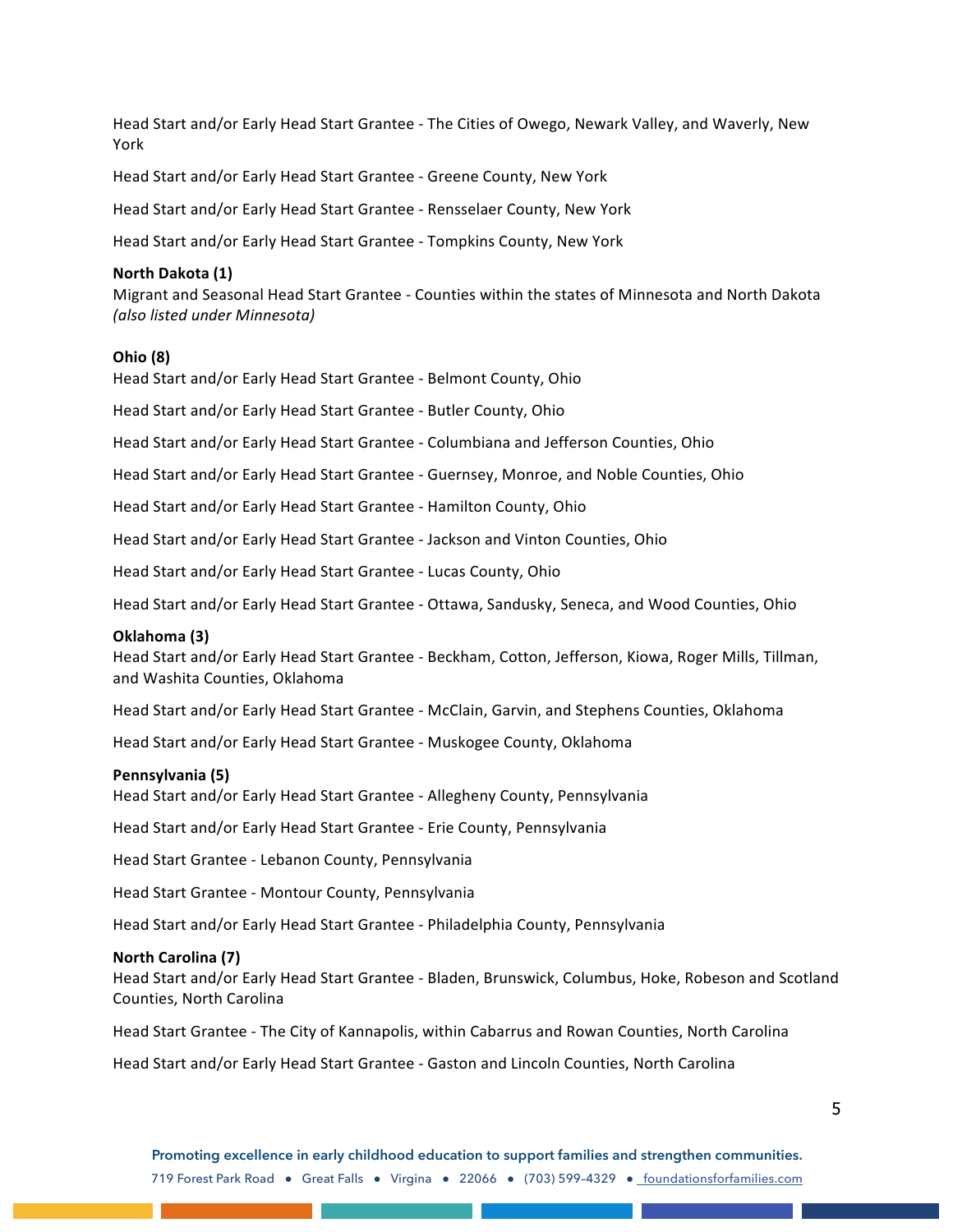Head Start and/or Early Head Start Grantee - Guilford County, North Carolina

Head Start and/or Early Head Start Grantee - Macon County, North Carolina

Head Start and/or Early Head Start Grantee - Rowan, Stanly, Davidson, Moore, Montgomery Counties North Carolina

Head Start Grantee - Wilkes, Ashe, and Alleghany Counties, North Carolina

## **Rhode Island (1)**

Head Start and/or Early Head Start Grantee - The City of Woonsocket, Rhode Island

## **South Carolina (7)**

Head Start and/or Early Head Start Grantee - Greenwood, Laurens, Edgefield, Abbeville, McCormick, Newberry, Saluda, Lexington, and Richland Counties, South Carolina

Head Start and/or Early Head Start Grantee - Greenville, Anderson, Pickens, and Oconee Counties, South Carolina

Head Start Grantee - Lancaster County, South Carolina

Early Head Start Grantee - Richland County, South Carolina

Head Start and/or Early Head Start Grantee - Spartanburg and Cherokee Counties, South Carolina

Head Start and/or Early Head Start Grantee - Sumter, Clarendon, Kershaw, and Lee Counties, South Carolina

Head Start and/or Early Head Start Grantee - York, Chester, and Union County, Counties, South Carolina

#### **Tennessee (3)**

Head Start and/or Early Head Start Grantee - Chester, Decatur, Hardeman, Hardin, Haywood, Henderson, and McNairy Counties, Tennessee

Head Start and/or Early Head Start Grantee - Johnson County, Tennessee

Head Start and/or Early Head Start Grantee - Shelby County, Tennessee

#### **Texas (12)**

Head Start and/or Early Head Start Grantee - Angelina, Jasper, Newton, Sabine, San Augustine, Shelby, and Tyler Counties, Texas

Head Start and/or Early Head Start Grantee - Brazoria County, Texas

Head Start and/or Early Head Start Grantee - The City of Beaumont within Jefferson County, Texas

Head Start and/or Early Head Start Grantee - The City of College Station in Brazos County, Texas

Head Start and/or Early Head Start Grantee - The Cities of Houston and Pasadena within Harris County, Texas

Head Start and/or Early Head Start Grantee - The Cities of Port Arthur and Groves within Jefferson County, Texas

Head Start and/or Early Head Start Grantee - Coke, Concho, Crockett, Irion, Kimble, Menard, Reagan, Schleicher, Tom Green and Sutton Counties, Texas